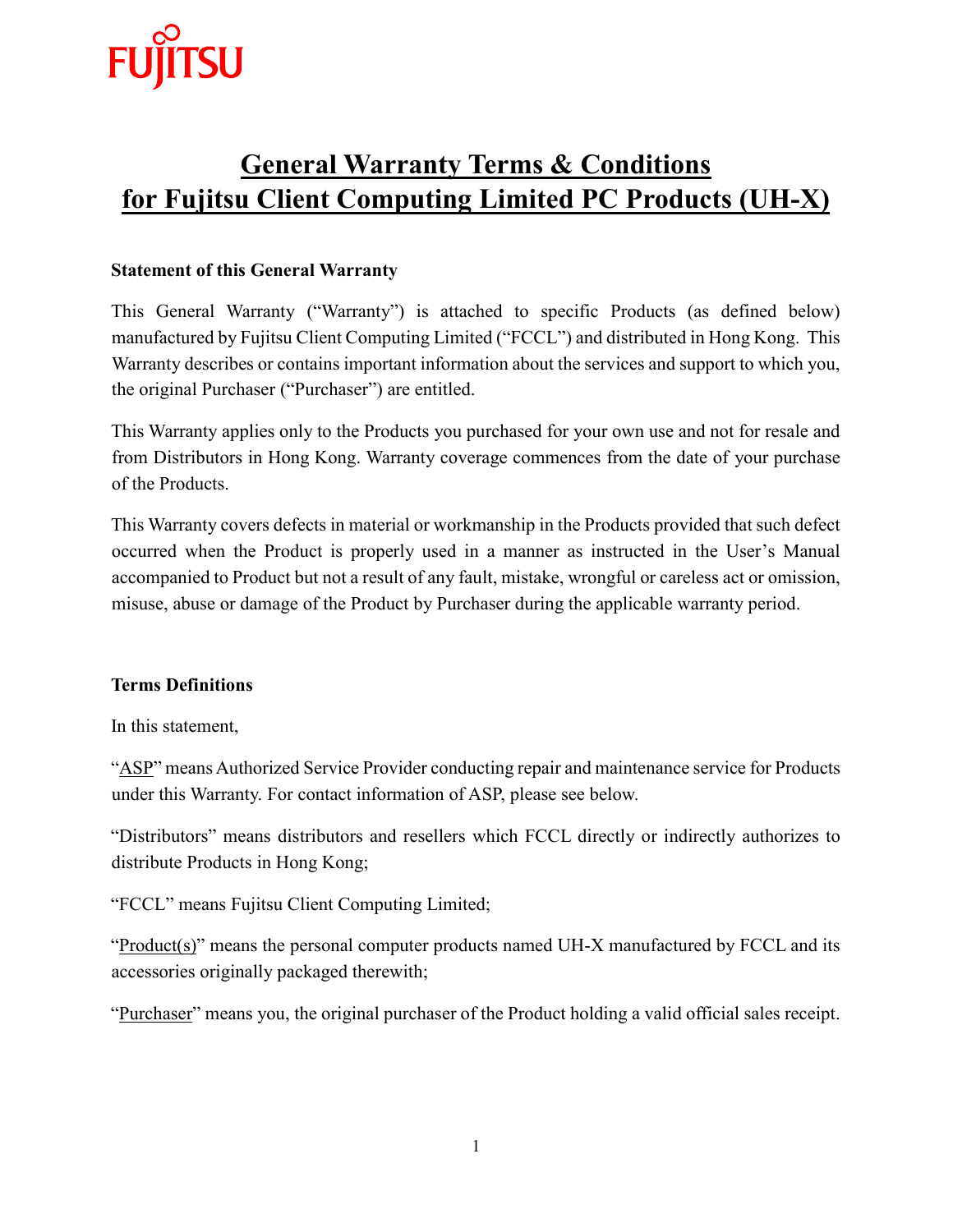

# **What is Included in this Warranty**

This Warranty begin on the date of your purchase of the Products which is stated on the proof of purchase (official sales receipt).

Repair service shall be conducted only in Hong Kong and should the Product need repair services outside of Hong Kong, this Warranty shall not apply.

# $A)$  PC [UH-X]:

Two (2) year standard warranty will apply.

For warranty coverage of the accessories bundled in the original packaging, please refer to section  $(B)$  – Accessory.

B) Accessory

All accessories bundled in the original packaging of the Products carry a two (2) year warranty; provided that, all battery products, including without limitations to battery chargers, carry one (1) year warranty.

Please note that the following (and not limited to) accessories are not covered by any warranty: power cables.

This Warranty will only be provided when the following conditions are fulfilled:

- a) Warranty registration is completed successfully through the below portal: http://www.oidi.com.hk/warranty-registration;
- b) Proof of purchase (the original or a copy of the original official sales receipt) is provided;
- c) The Product is carried in to the repair service reception (which may be listed at [ ]) by Purchaser together with all software and/or CDs originally installed in, bundled with and/or enclosed in the Product; and
- d) Purchaser acknowledges that, in case of a need to recover the operating system, only the operating system originally bundled with Product will be recovered.

When contacting the ASP, the following information is required:

- a) Your contact details: name, address, postal code, email address and contact number;
- b) The model and serial number of your Products. This information can be found on the labels underneath or on the label inside the lid at the back of the Product;
- c) A brief description of the problem; and
- d) Computer Login and Password.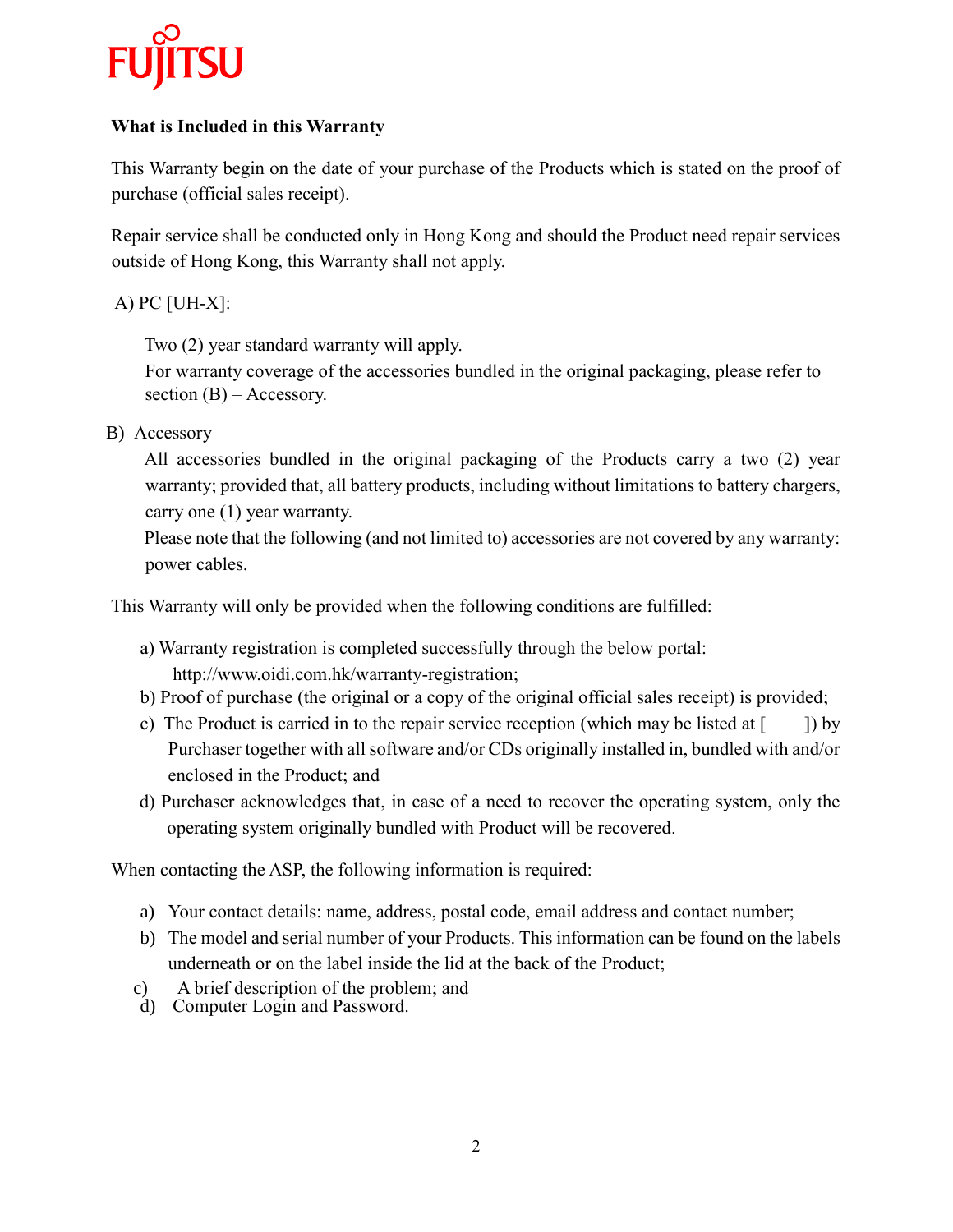

#### **What ASP Will Do to Correct Problems**

When you contact ASP, you must follow the problem determination and resolution procedures specified.

ASP will attempt to diagnose and resolve your problem over the telephone, e-mail or through remote assistance. ASP may direct you to download and install designated software updates. If your problem cannot be resolved over the telephone or remotely or through your application of software, ASP will arrange for service under this Warranty.

If the Product becomes defective during the Warranty period, ASP will at its option repair the Product with new or reconditioned parts. The replaced part becomes the property of ASP (or other third parties) and the replacement part becomes your property. Only unhampered or unaltered Products, including, without limitation to the parts embedded therein, are eligible for replacement. The replacement Product or part provided by ASP may not be new, but it will be in good working order and at least functionally equivalent to the original part. The replacement part shall be subject to warranty for only such period as it remains on the original Product.

The Product shall be considered as repaired when it fulfills tests performed according to the original Product specifications and when the operating system has been restored. Service turnaround time depends on Product and/or the problem.

# **Responsibility of the Purchaser**

Before a Product is repaired under this Warranty, you agree to:

- 1. Remove the parts not originally embedded or combined in the Products, associated equipment and third party peripherals, memory expansion card, PC cards or accessories not under this Warranty;
- 2. Ensure that the product or part embedded in Product is free of any legal obligations or restrictions that prevent its replacement;
- 3. Provide ASP with an authorization agreement (in a written format) as owner (or if you appoint a proxy, as well as written proxy form) to have ASP service a product or part;
- 4. Follow the Warranty request procedures that ASP specifies;
- 5. Fully back up all programs and data stored in the Product or parts as ASP will not be responsible for loss of data or any contents of the hard disk or data storage media;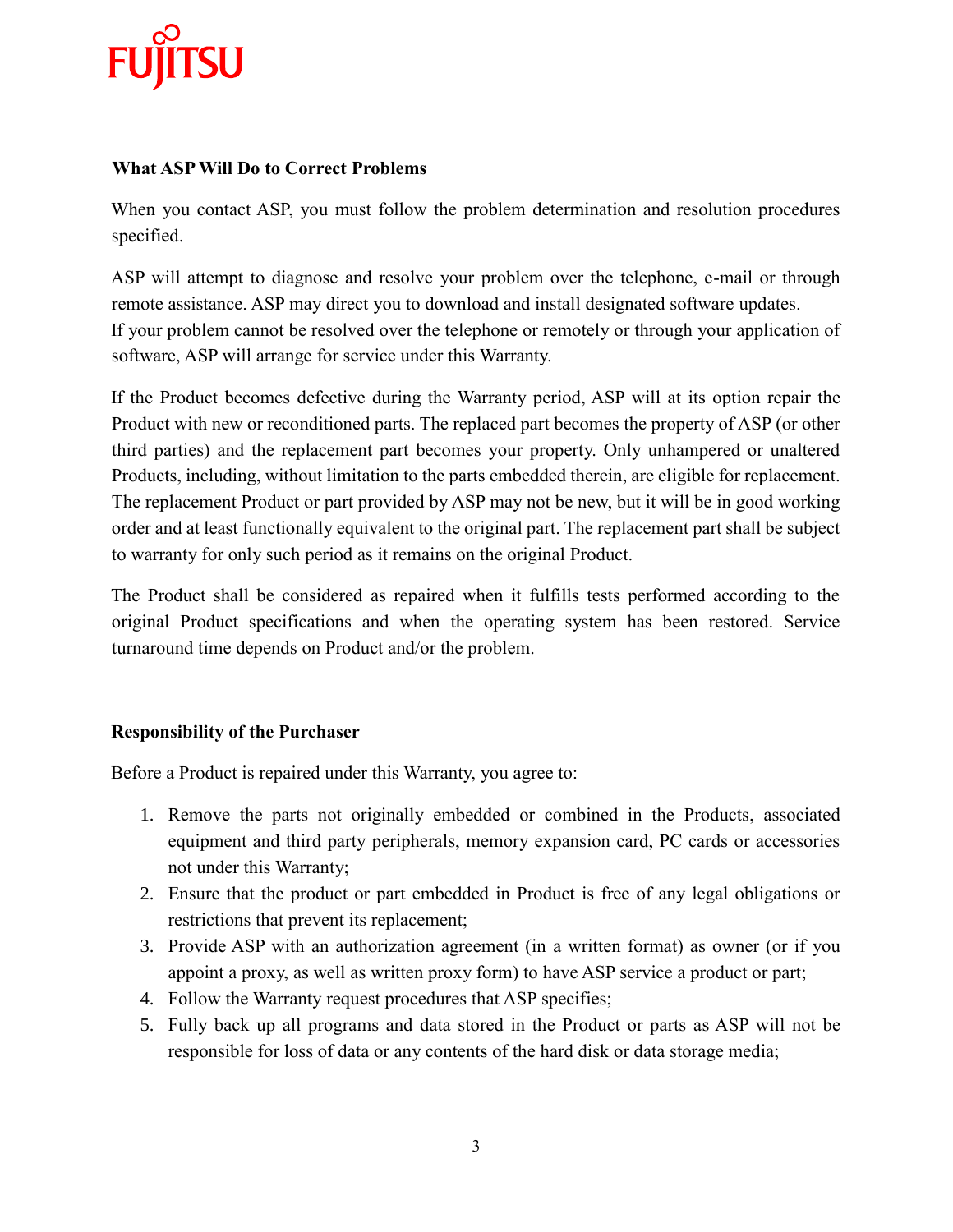

- 6. Keep safely the 2-level passwords (master password and user password of the hard disk lock). Loss of these 2-level passwords means the hard disk content cannot be retrieved by ASP and the warranty of the locked hard disk will be void. It is the responsibility of the customer to ensure the safe keeping of these 2-level passwords and for the recovery of data from the locked hard disk.
- 7. Provide your ASP with all system keys or passwords and sufficient, free, and safe access to your facilities to perform service; and
- 8. Remove confidential, proprietary or any personal information stored in the Product

### **Exclusion of this Warranty**

To the full extent permitted by law, all warranties, conditions, terms, representations and undertakings, other than as expressly set out in this limited warranty statement, whether express, implied or verbal, statutory or otherwise, and whether arising under this limited warranty or otherwise, are hereby excluded (including, without limitation, the implied warranties of merchantability, non-infringement and fitness for a particular purpose).

This Warranty does not apply for the following:

- 1. Defects caused by the operation outside the usage parameters stated in the User's Manual;
- 2. Malfunctions, failure or damage caused by:
	- a. Misuse or abuse;
	- b. Improper installation, operation or maintenance;
	- c. Improper connections to peripherals or any third party products, including those that FCCL, Distributors or ASP may provide or integrate into the Product at your request;
	- d. Use of the parts not originally embedded in the Products or provided by ASP;
	- e. Service modifications or repair performed by a person other than ASP;
	- f. Accidental, intentional damage or natural disasters;
	- g. Connection to irregular voltage sources;
	- h. Spillage of liquid; and
	- i. Other conditions not arising from defects in Product material or workmanship;
- 3. Defects resulting from normal wear and tear;
- 4. Equipment which:
	- a. Has been abused or damaged;
	- b. Has been opened by unauthorized personnel; and
	- c. Is without valid serial number sticker originally labeled to the Products;
- 5. Any software programs, whether provided with the product or installed subsequently;
- 6. All media such as diskettes, CD-ROM and other products originally provided with Products;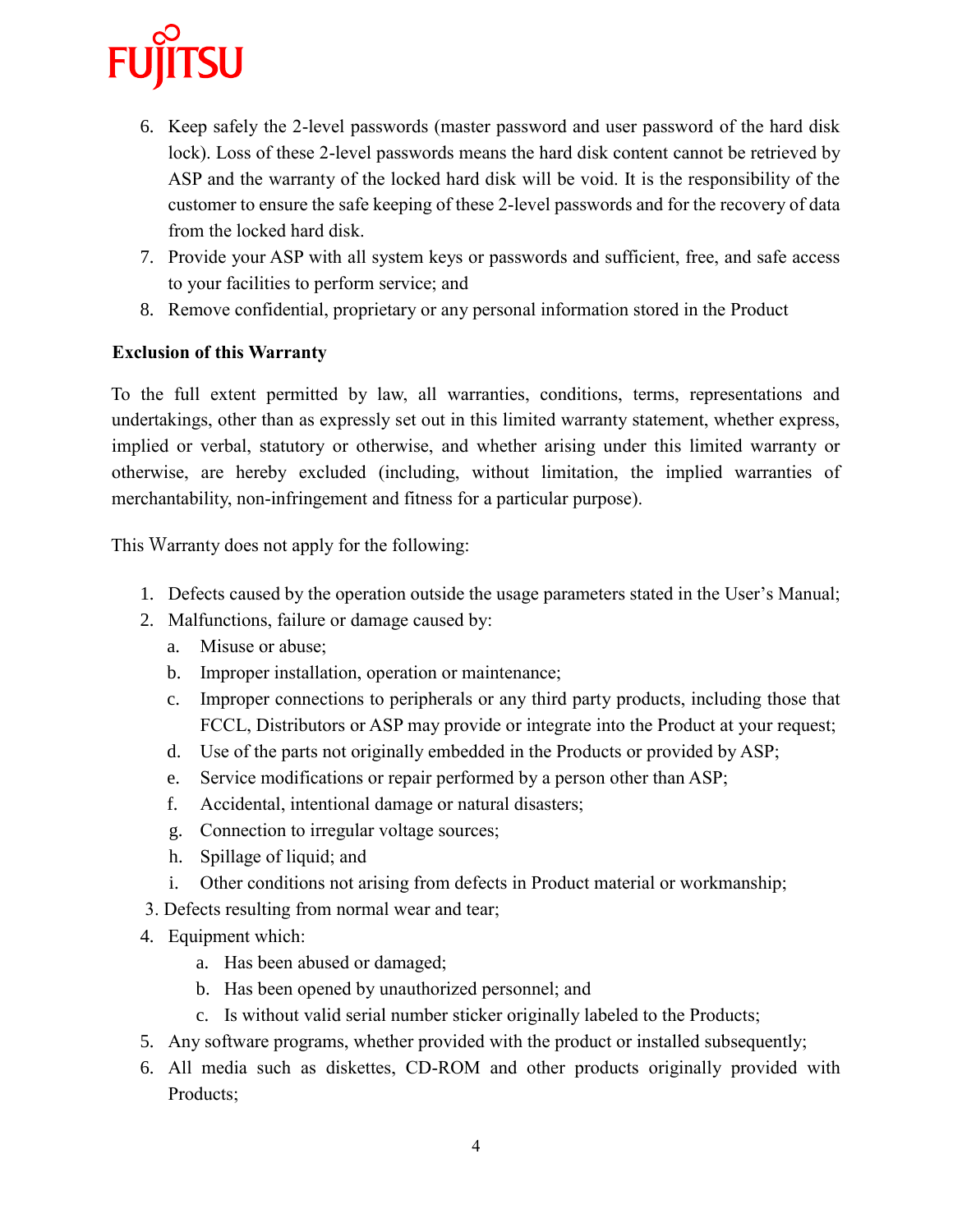

- 7. Preventive maintenance such as conditioning hard disk, data recovery, virus check, hardware diagnostics test and cleaning;
- 8. The parts not originally embedded in the Products, associated equipment and third party peripherals, memory expansion card, PC cards or accessories;
- 9. LCD screens which are cracked, scratched, or imprinted;
- 10. Any transfer or assignment of ownership to any third party;
- 11. Hard disk which cannot be unlocked due to the loss of password; and
- 12. Product purchased outside of Hong Kong.

It is natural for liquid crystal displays (LCD) or Light-Emitting Diode (LED) Monitor to show a small number of missing or discolored dots. These are commonly known as non-conforming pixels. This is a technology limitation and does not represent a defect. It does not reduce the performance of the product. This Warranty does not cover limitations in technology such as non-confirming pixels. The acceptable number of such non-conforming pixels on the screen of the Products is 7.

#### **Limitation of Liability**

Loss or damage to your Product shall be covered by this Warranty only while it is:

1) in ASP's possession; or

2) in transit in those cases where the ASP is responsible for the transportation.

Neither FCCL, Distributors nor ASP (in this section, "Warranty Providers") is responsible for any loss or damage of your data including confidential, proprietary, or personal data contained in a Product. You should remove and/or backup all such information from the Product prior to its service or return.

Any of Warranty Providers, those affiliates, suppliers, agents and resellers are not liable for the quality, performance, merchantability, or fitness for a particular purpose of the pre-installed or bundled software provided with the Product and licensed to the Purchaser and do not warrant that the function contained in the software will be uninterrupted, virus free or error free. The preinstalled or bundled software are provided "AS IS", except if expressly warranted by the licensor in the applicable software license agreement, and are subject to the terms and conditions of the software license agreement contained in or accompanying the software.

If the Product is defective in materials or workmanship, the Purchaser's sole and exclusive remedy shall be repair as provided above.

Any of Warranty Providers, its affiliates, suppliers, agents and resellers are not liable for any of the following event: